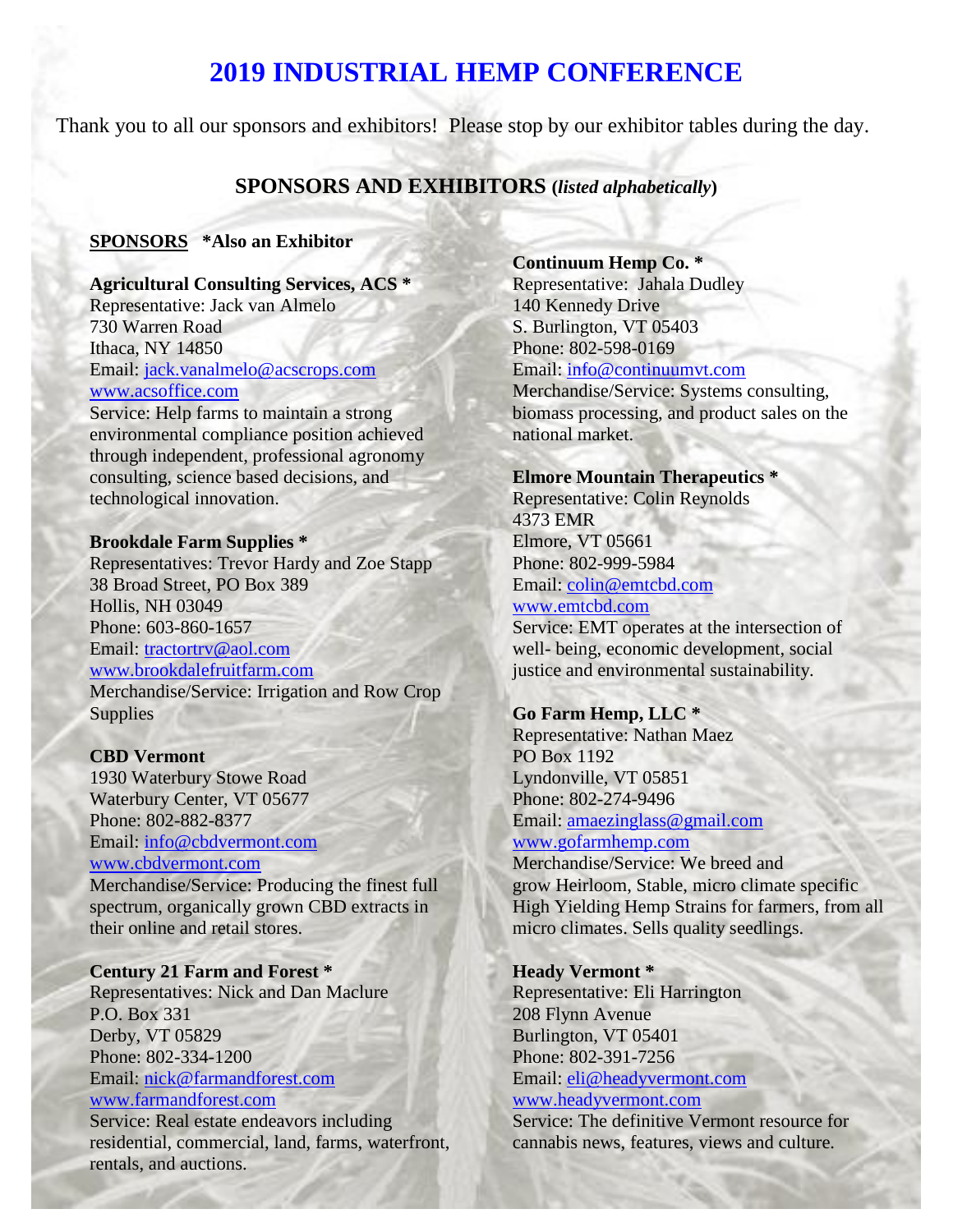## **HopsHarvester, LLC \***

Representative: Jeff Heintz 185 Langpap Road Honeoye Falls, NY 14472 Phone: 585-326-4677 Email: [jeff@hopsharvester.com](mailto:jeff@hopsharvester.com) [www.hopsharvester.com](http://www.hopsharvester.com/) Merchandise/Service: Harvester equipment

#### **Hudson Hemp \***

Representative: Melany Dobson 67 Pine Wood Road Hudson, NY 12534 Phone: 518-567-2247 Email: [melany@hudsonhemp.com](mailto:melany@hudsonhemp.com) [www.hudsonhemp.com](http://www.hudsonhemp.com/)

Merchandise/Service: Regenerative agriculture to cultivate our organic sun grown hemp. Processes hemp and manufactures products.

## **Icon Processors \***

Representative: Dr. Fabio Rodi 76 Pearl Street Springfield, VT 05156 Phone: 239-537-4056 Email: [fabiorodimd@gmail.com](mailto:fabiorodimd@gmail.com) [www.iconprocessors.com](http://www.iconprocessors.com/) Merchandise/Service: Process hemp and manufacture products.

#### **Northeast Hemp Commodities \***

Representative: Rye Matthews Pulp Mill Bridge Rd, PO Box 705 Middlebury, VT 05753-0705 Phone: 802-557-1901 Email: [ryematthews@gmail.com](mailto:ryematthews@gmail.com) [www.northeasthempcommodities.com](http://www.northeasthempcommodities.com/) or [www.vthemp.com](http://www.vthemp.com/) Merchandise/Service: VT hemp company focused on CBD oil extraction, seed sales, grow startups and consultation.

## **Organic CBD LLC \***

Representative: Morgan Laurent 684 Prairie Road Holland, VT 05830 Phone: 802-323-7914 Email: [morgan@organiccbdllc.com](mailto:morgan@organiccbdllc.com) [www.organiccbdllc.com](http://www.organiccbdllc.com/) Merchandise/Service: High CBD cannabis strains containing less than 0.3% THC.

## **Tough Guy CBD LLC \*** Representative: Morgan Laurent 684 Prairie Road Holland, VT 05830 Phone: 802-323-7914 Email: [support@toughguycbd.com](mailto:support@toughguycbd.com) [www.toughguycbd.com](http://www.toughguycbd.com/) Merchandise/Service: Sale of full spectrum CBD pills.

#### **VT Agency of Agriculture, Food & Markets \***

Representative: Stephanie Smith 116 State Street Montpelier, VT 05609 Phone: 802-828-5667 Email: [Stephanie.Smith@vermont.gov](mailto:Stephanie.Smith@vermont.gov) [www.agriculture.vermont.gov](http://www.agriculture.vermont.gov/)  Merchandise/Service: VT hemp program information.

## **Vermont Cannabis Solutions \***

Representatives: Timothy Fair and Andrew Subin 60 Lake Street, Suite 2A Burlington, VT 05401 Phone: 802-540-9333 Email: [tim@vermontcannabissolutions.com](mailto:tim@vermontcannabissolutions.com) [www.vermontcannabissolutions.com](http://www.vermontcannabissolutions.com/)

Merchandise/Service: Vermont's first and only cannabis law firm dedicated to helping everyday people develop and grow their cannabusiness.

## **Vermont Grow Coaching \***

Representative: Tom Morcombe 246 Furnace Road Pittsford, VT 05763 Phone: 802-342-5381 Email: [service@vermontgrowcoach.com](mailto:service@vermontgrowcoach.com)

## [www.vermontgrowcoach.com](http://www.vermontgrowcoach.com/)

Merchandise/Service: A grow room consulting, installation, maintenance, and coaching service, providing services to VT residents, in the cultivating and harvesting of cannabis plants or marijuana.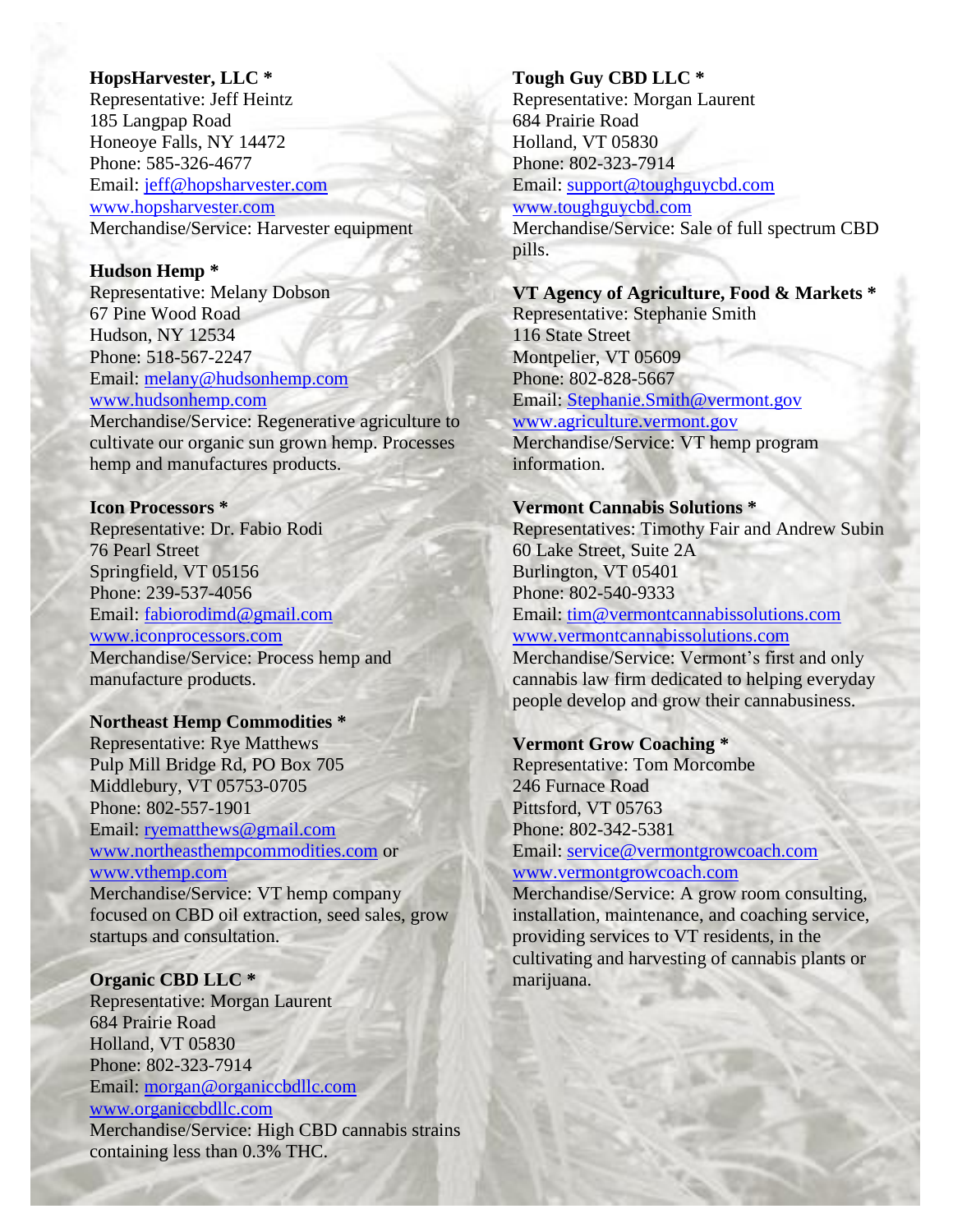#### **Vermont Sustainable Job Funds** \*

Representative: Netaka White 3 Pitkin Ct. #301E Montpelier, VT 05602 Phone: 802-377-8585 Email: [netaka@takabouthemp.com](mailto:netaka@takabouthemp.com) [www.vsjf.org](http://www.vsjf.org/)

Merchandise/Service: Non-profit organization committed to nurturing the sustainable development of Vermont's economy.

#### **Victory Hemp Foods \***

Representative: Chris Bailey 616 Exchange Street Middlebury, VT 05753 Phone: 802-522-9106 Email: [chris@victoryhempfoods.com](mailto:chris@victoryhempfoods.com) [www.victoryhempfoods.com](http://www.victoryhempfoods.com/) Merchandise/Service: Hemp products and raising

awareness/support for the future of hemp farming

## **Yankee Farm Credit, ACA**

289 Hurricane Ln, STE 102 Williston, VT 05495 Phone: 802-879-4700 Email: [equick@YankeeFarmCredit.com](mailto:equick@YankeeFarmCredit.com) [www.yankeefarmcredit.com](http://www.yankeefarmcredit.com/) Service: Leases, crop insurance and loans.

## **EXHIBITORS**

**Casella Organics** Representative: William Gibson 110 Main Street, Suite 1308 Saco, ME 04072 Phone: 802-236-3266 Email: [william.gibson@casella.com](mailto:william.gibson@casella.com) [www.casella.com/casella-organics](http://www.casella.com/casella-organics) Merchandise/Service: Dedicated to organics and mineral recycling.

## **Eat More Hemp**

Representative: Thatcher Michelsen P.O. Box 1108 Burlington, VT 05402 Phone: 802-375-7489 Email: [thatcher@eatmorehemp.com](mailto:thatcher@eatmorehemp.com) [www.eatmorehemp.com](http://www.eatmorehemp.com/)

Merchandise/Service: Marketplace for premium hemp food and hemp supplements. A mantra to help educate about and normalize hemp.

#### **Griffin Farm Equipment**

Representative: Harrison Griffin 50 Griffin Road E. Granby, CT 06026 Phone: 860-508-2426 Email: [griffinfarm@aol.com](mailto:griffinfarm@aol.com) [www.griffinfarmtools.com](http://www.griffinfarmtools.com/)

Merchandise/Service: An exclusive source of high-quality planting and growing technology from leading Italian firm *Checchi & Magli.*

#### **Horticultural Professionals**

Representative: Manny Dutra P.O. Box 192 Underhill, VT 05489 Phone: 802-310-6837 Email: [manny@hortpros.com](mailto:manny@hortpros.com) [www.hortpros.com](http://www.hortpros.com/)

Merchandise/Service: Wholesale distributors of the highest quality microorganisms, biostimulants, natural fertilizers, and more.

## **Kimball Brook Farm**

Representative: Mary Fisher 10516 VT Route 116 Hinesburgh, VT 05461 Phone: 802-734-6346 Email: [kbfmary@gmail.com](mailto:kbfmary@gmail.com) Merchandise/Service: Certified organic dairy farm producing dairy and hemp products.

**Lily Hill CBD** Representatives: John DeGiuseppe and Brian Coon P.O. Box 687 Johnson, VT 05656 Phone: 802-585-0764 Email: [john@lilyhillcbd.com](mailto:john@lilyhillcbd.com)

[www.lilyhillcbd.com](http://www.lilyhillcbd.com/)

Merchandise/Service: Whole-plant wellness from our farm to you. Full-spectrum CBD products made with love in Vermont.